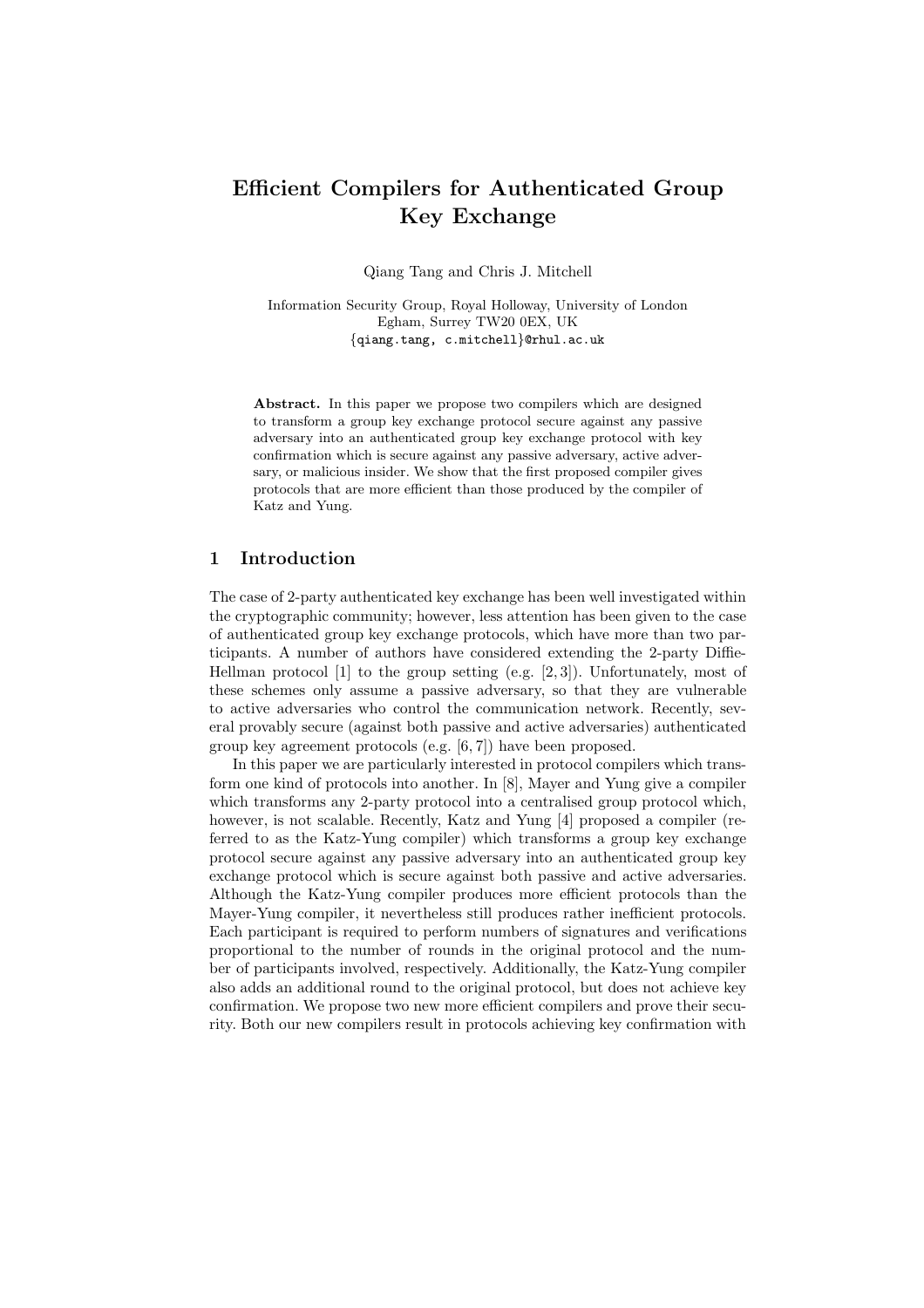lower computational complexity and round complexity than those produced by the compiler of Katz and Yung. Note that proofs of the two main theorems have been omitted for space reasons — these proofs will be given in the full version of the paper.

The rest of this paper is organised as follows. In section 2, we review the Katz-Yung compiler. In section 3, we propose a new compiler which transforms a group key exchange protocol secure against any passive adversary into an authenticated group key exchange protocol with key confirmation which is secure against any passive adversary, active adversary, or malicious insider. In section 4, we propose a second new compiler which outputs protocols that are both more efficient and provide the same functionality as the first compiler, at the cost of introducing a TTP. In section 5, we conclude the paper.

# 2 The Katz-Yung compiler

In this section we review the Katz-Yung compiler. With respect to the protocol P input to the compiler, which must be a group key exchange protocol secure against any passive adversary, we make the following assumptions:

- 1. There is no key confirmation, and all participants compute the session key after the last round of the protocol.
- 2. Every protocol message is transported together with the identifier of the source and the round number.

#### 2.1 Description of the Katz-Yung compiler

Let  $\Sigma = (Gen, Sign, Vrfy)$  be a signature scheme which is strongly unforgeable under an adaptive chosen message attack (see, for example, [9] for a definition). If k is a security parameter,  $Gen(I^k)$  generates a pair of public/private keys for the signing and verification algorithms  $(Vrfy, Sign)$ .

Suppose a set  $S = \{U_1, \dots, U_n\}$  of users wish to establish a session key. Let  $ID_{U_i}$  represent  $U_i$ 's identity for every  $i$   $(1 \leq i \leq n)$ . Given P is any group key exchange protocol secure against any passive adversary, the compiler constructs a new protocol  $P'$ , in which each party  $U_i \in S$  performs as follows.

- 1. In the initialisation phase, and in addition to all the operations in protocol P, each party  $U_i \in S$  generates a verification/signing key pair  $(PK_{U_i}, SK_{U_i})$ by running  $Gen(I^k)$ , where k is a security parameter.
- 2. Each user  $U_i$  chooses a random  $r_i \in \{0,1\}^k$  and broadcasts  $ID_{U_i}||0||r_i$ , where here, as throughout,  $\parallel$  represents concatenation. After receiving the initial broadcast message from all other parties, each  $U_i$  sets nonce<sub>i</sub> =  $((ID_{U_1}, r_1), \cdots, (ID_{U_n}, r_n))$  and stores this as part of its state information. It is obvious that all the users will share the same nonce, i.e.,  $\textit{nonee}_1$  =  $\textit{nonce}_2 = \cdots = \textit{nonce}_n$ , as long as no attacker changes the broadcast data (or an accidental error occurs).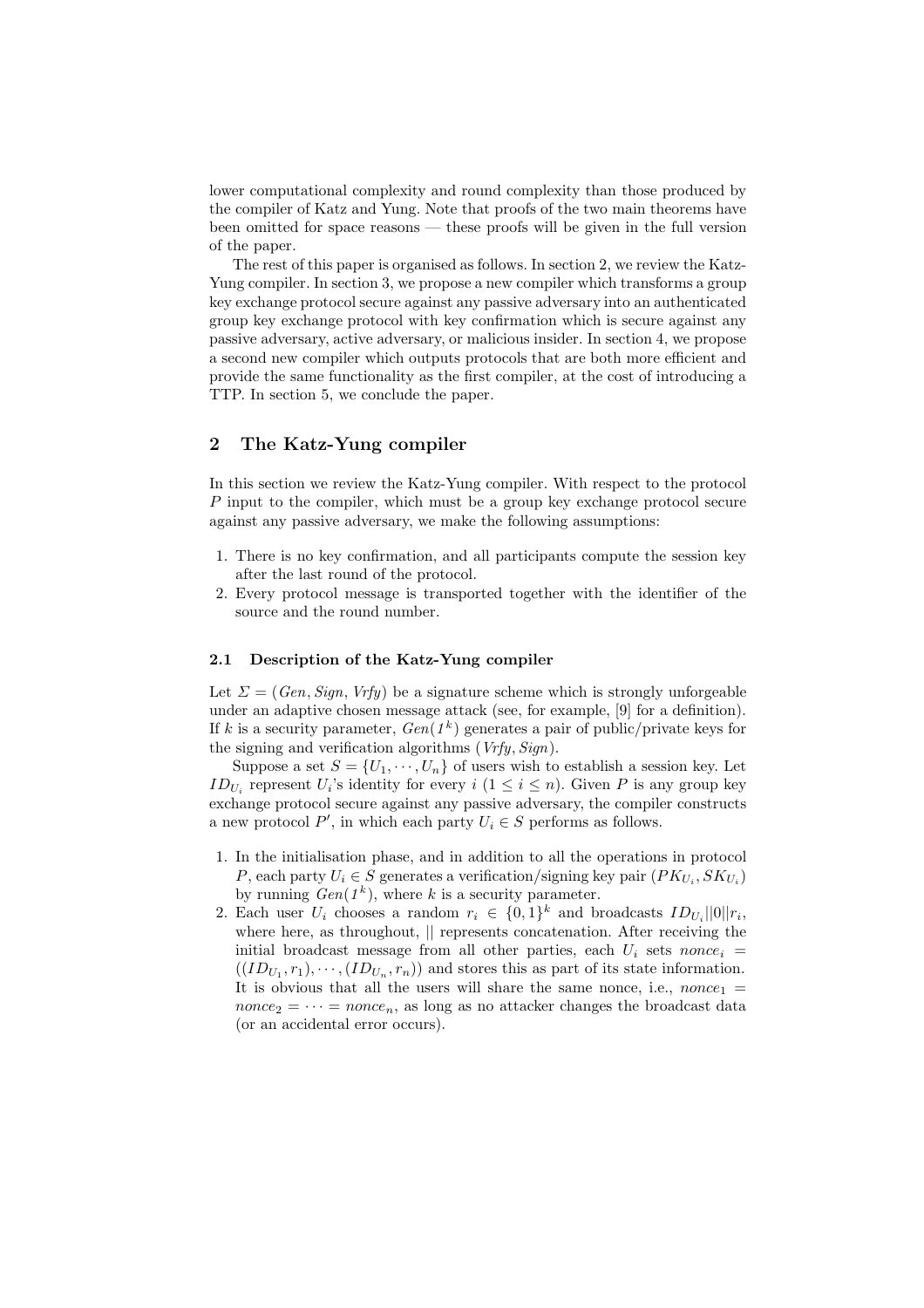- 3. Each user  $U_i$  in S executes P according to the following rules.
	- Whenever  $U_i$  is supposed to broadcast  $ID_{U_i}||j||m$  as part of protocol P, it computes  $\sigma_{ij} = \text{Sign}_{SK_{U_i}}(j||m||nonce_i)$  and then broadcasts  $ID_{U_i}||j||m||\sigma_{ij}$ .
	- Whenever  $U_i$  receives a message  $ID_U||j||m||\sigma$ , it checks that: (1)  $U \in S$ ,  $(2), j$  is the next expected sequence number for a message from U, and (3)  $Vrfy_{PK_U}(j||m||nonce_i, \sigma) = 1$  where 1 signifies acceptance. If any of these checks fail,  $U_i$  aborts the protocol. Otherwise,  $U_i$  continues as it would in P upon receiving message  $ID_U ||j||m$ .
- 4. Each non-aborted protocol instance computes the session key as in P.

#### 2.2 Security and efficiency

Katz and Yung [4] claim that their proposed compiler provides a scalable way to transform a key exchange protocol secure against a passive adversary into an authenticated protocol which is secure against an active adversary. They also illustrate efficiency advantages over certain other provably-secure authenticated group key exchange protocols. With respect to efficiency, we make the following observations on the protocols produced by the Katz-Yung compiler.

- 1. Each user  $U_i$  must store the nonce  $\textit{none}_i = ((U_1, r_1), \cdots, (U_n, r_n))$  regardless of whether or not the protocol successfully ends. Since the length of this information is proportional to the group size, the storage of such state information will become a non-trivial overhead when the group size is large.
- 2. From the second round onwards, the compiler requires each user to sign all the messages it sends in the protocol run, and to verify all the messages it receives. Since the total number of signature verifications in one round is proportional to the group size, the signature verifications will potentially use a significant amount of computational resource when the group size is large.
- 3. The compiler adds an additional round to the original protocol  $P$ ; however, it does not provide key confirmation. As Katz and Yung state [4], in order to achieve key confirmation a further additional round is required.

## 3 A new compiler without TTP

In this section we propose a new compiler that transforms a group key exchange protocol P secure against a passive adversary into an authenticated group key exchange protocol  $P'$  with key confirmation which is secure against passive and active adversaries, as well as malicious insiders.

We assume that  $\Sigma = (Gen, Sign, Vrfy)$  is a signature scheme as specified in section 2.1. We also assume that a unique session identifier  $S_{ID}$  is securely distributed to the participants before every instance is initiated. In [5] Katz and Shin propose the use of a session identifier to defeat insider attacks.

Suppose a set  $S = \{U_i, \dots, U_n\}$  of users wish to establish a session key, and h is a one-way hash function. Let  $ID_{U_i}$  represent  $U_i$ 's identity for every i  $(1 \leq i \leq n).$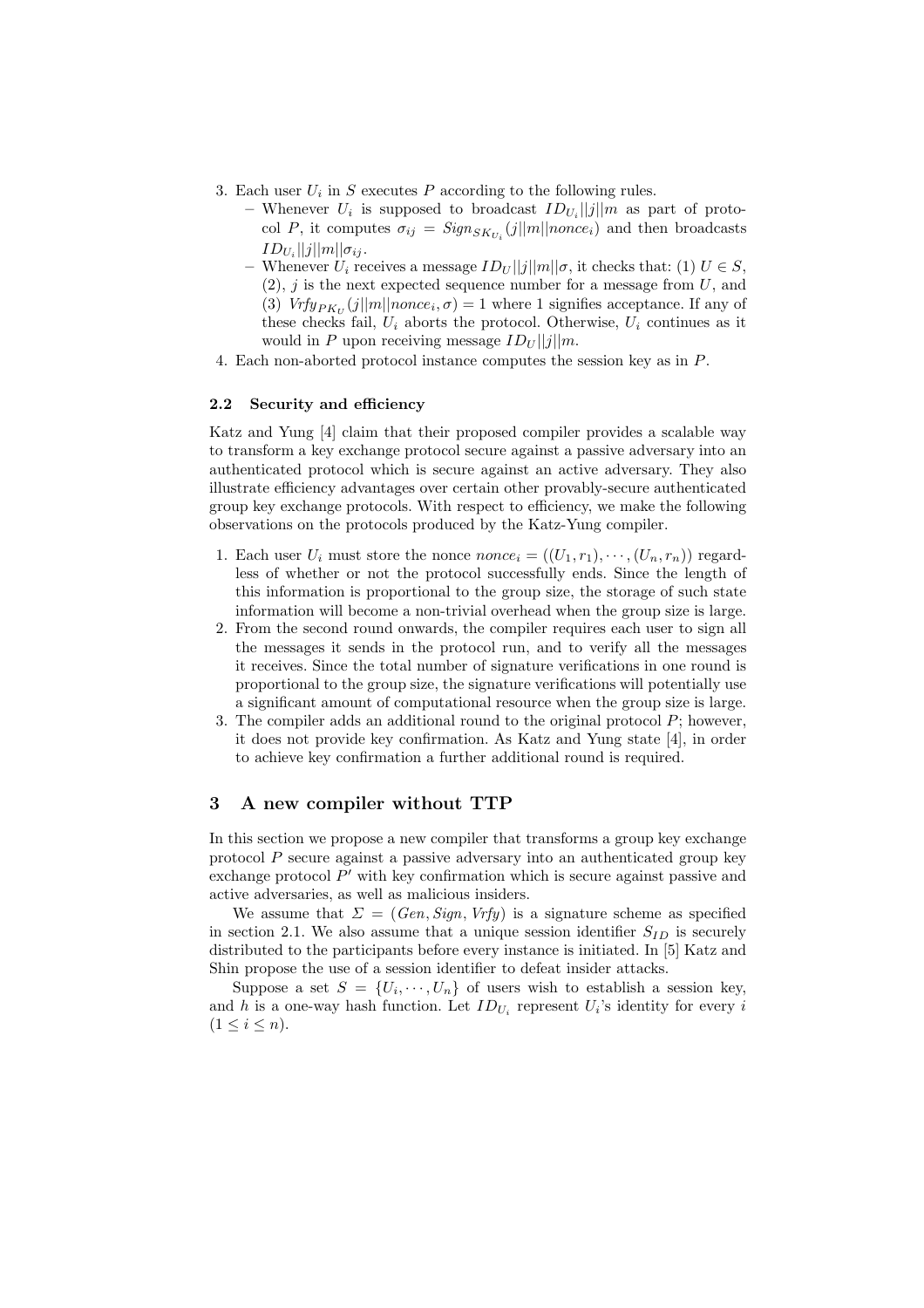Given a protocol  $P$  secure against any passive adversary, the new compiler constructs a new protocol  $P'$ , in which each party  $U_i \in S$  performs as follows.

- 1. In addition to all the operations in the initialisation phase of  $P$ , each party  $U_i \in S$  also generates a verification/signing key pair  $(PK_{U_i}, SK_{U_i})$  by running  $Gen(I^{\overrightarrow{k}})$ .
- 2. In each round of the protocol  $P, U_i$  performs as follows.
	- In the first round of P, each user  $U_i$  sets its key exchange history  $H_{i,1}$  to be the session identifier  $S_{ID}$ , and sets the round number k to 1. During each round,  $U_i$  should synchronise the round number k.
	- When  $U_i$  is required to send a message  $m_i$  to other users, it broadcasts  $M_i = ID_{U_i} ||k|| m_i.$
	- Once  $U_i$  has received all the messages  $M_j$   $(1 \leq j \leq n, j \neq i)$ , it computes the new key exchange history as:

$$
H_{i,k} = h(H_{i,k-1}||S_{ID}||k||M_1||\cdots||M_n)
$$

Then  $U_i$  continues as it would in P upon receiving the messages  $m_i$  $(1 \leq j \leq n, j \neq i)$ . Note that  $U_i$  does not need to retain copies of all received messages.

- 3. In an additional round,  $U_i$  computes and broadcasts the key confirmation message  $ID_{U_i} ||k|| \sigma_i$ , where  $\sigma_i = \text{Sign}_{SK_{U_i}}(ID_{U_i} || H_{i,k} || S_{ID} || k)$ .
- 4.  $U_i$  verifies the key confirmation messages from  $U_j$   $(1 \leq j \leq n, j \neq i)$ . If all the verifications succeed, then  $U_i$  computes the session key  $K_i$  as specified in protocol  $P$ . Otherwise, if any verification fails, then  $U_i$  aborts the protocol execution.

In addition to the initialisation phase, the above protocol adds one round to the original protocol and achieves key confirmation. Each participant needs to sign one message and verify  $n$  signatures, in addition to the computations involved in performing P. In addition, each participant only needs to store the (hashed) key exchange history. Hence this compiler yields protocols that are more efficient than those produced by the Katz-Yung compiler.

**Theorem 1.** If h can be considered as a random oracle, the compiler transforms a group key exchange protocol P secure against any passive adversary into an authenticated group key exchange protocol P' with key confirmation which is secure against any passive adversary, active adversary, or malicious insider.

# 4 A new compiler with TTP

We assume that  $\Sigma = (Gen, Sign, Vrfy)$  is a signature scheme which is strongly unforgeable under an adaptive chosen message attack. We also assume that a unique session identifier  $S_{ID}$  is securely distributed to the participants and the TTP before every protocol instance is initiated. In addition, we assume that the TTP acts honestly and is trusted by all the participants.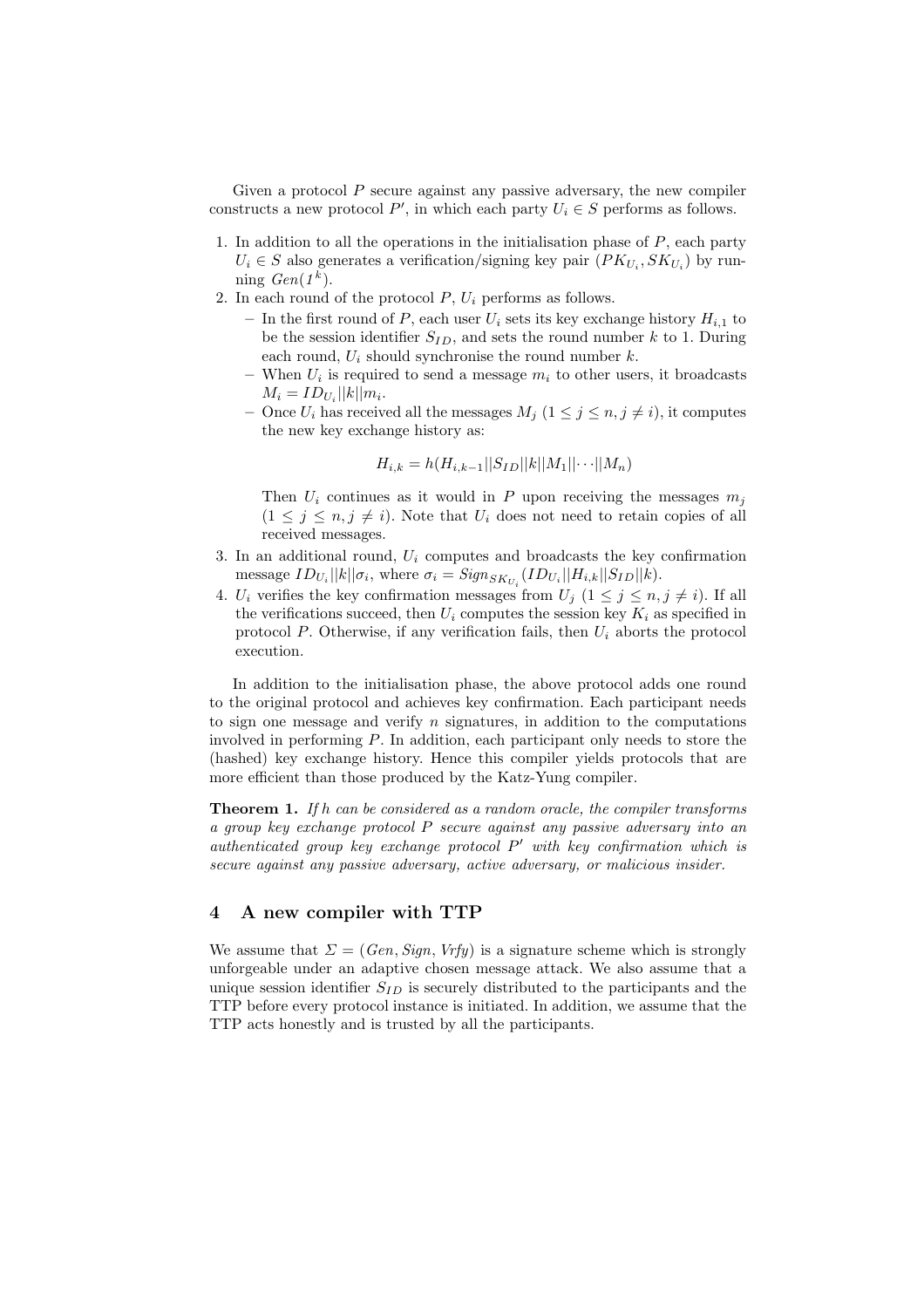Suppose a set  $S = \{U_i, \dots, U_n\}$  of users wish to establish a session key, and h is a one-way hash function. Let  $ID_{U_i}$  represent  $U_i$ 's identity for every i  $(1 \leq i \leq n).$ 

Given a protocol  $P$  secure against any passive adversary, the compiler constructs a new protocol  $P'$ , in which each party  $U_i \in S$  performs as follows.

- 1. In addition to all the operations in the initialisation phase of  $P$ , the TTP generates a verification/signing key pair  $(PK_{TA}, SK_{TA})$  by running  $Gen(I^k)$ , and make  $PK_{TA}$  known to all the potential participants. Each party  $U_i \in S$ also generates a key pair  $(PK_{U_i}, SK_{U_i})$  by running  $Gen(I^k)$ . The TTP knows all  $PK_{U_i}$   $(1 \leq i \leq n)$ .
- 2. In each round of the protocol  $P, U_i$  performs according to the following rules. – In the first round of P,  $U_i$  sets his key exchange history  $H_{i,1}$  to be  $S_{ID}$ , and sets the round number k to 1. During each round,  $U_i$  should synchronise the round number  $k$ .
	- When  $U_i$  is supposed to send message  $m_i$  to other users, it broadcasts  $M_i = ID_{U_i} ||k|| m_i.$
	- When  $U_i$  receives the message  $M_j$  from user  $U_j$   $(1 \le j \le n)$ , it computes the new key exchange history as:

$$
H_{i,k} = h(H_{i,k-1}||S_{ID}||k||M_1||\cdots||M_n)
$$

Then  $U_i$  continues as it would in P upon receiving the messages  $M_i$ . As before,  $U_i$  does not need to store copies of received messages.

– In an additional round,  $U_i$  computes and sends the key confirmation message  $ID_{U_i}$ || $k$ || $H_{i,t}$ || $\sigma_i$  to the TTP, where

$$
\sigma_i = \text{Sign}_{SK_{U_i}}(ID_{U_i} || H_{i,t} || S_{ID} || k)
$$

- 3. The TTP checks whether all the key exchange histories from  $U_j$   $(1 \leq j \leq n)$ are the same, and verifies each signature. If all these verifications succeed, the TTP computes and broadcasts the signature  $\sigma_{TA} = \text{Sign}_{SK_{TA}}(H_{i,k}||S_{ID}||k).$ Otherwise, the TTP broadcasts a failure message  $\sigma_{TA} = \text{Sign}_{SK_{TA}}(S_{ID}||str)$ , where *str* is a pre-determined string indicating protocol failure.
- 4.  $U_i$  verifies the signature from TA. If the verification succeeds, then  $U_i$  computes the session key  $K_i$  as required in protocol  $P$ . If this check fails, or if  $U_i$  receives a failure message from the TTP, then  $U_i$  aborts the protocol.

In addition to the initialisation phase, the above protocol adds two rounds to the original protocol and achieves key confirmation. Each participant needs to sign one message and verify one signature, in addition to the computations involved in performing  $P$ . In addition, it only needs to store the (hashed) key exchange history. Of course, the TTP needs to verify  $n$  signatures and generate one signature.

Theorem 2. If h can be considered as a random oracle, the compiler transforms a group key exchange protocol P secure against any passive adversary into an authenticated group key exchange protocol P' with key confirmation which is secure against any passive adversary, active adversary, or malicious insider.